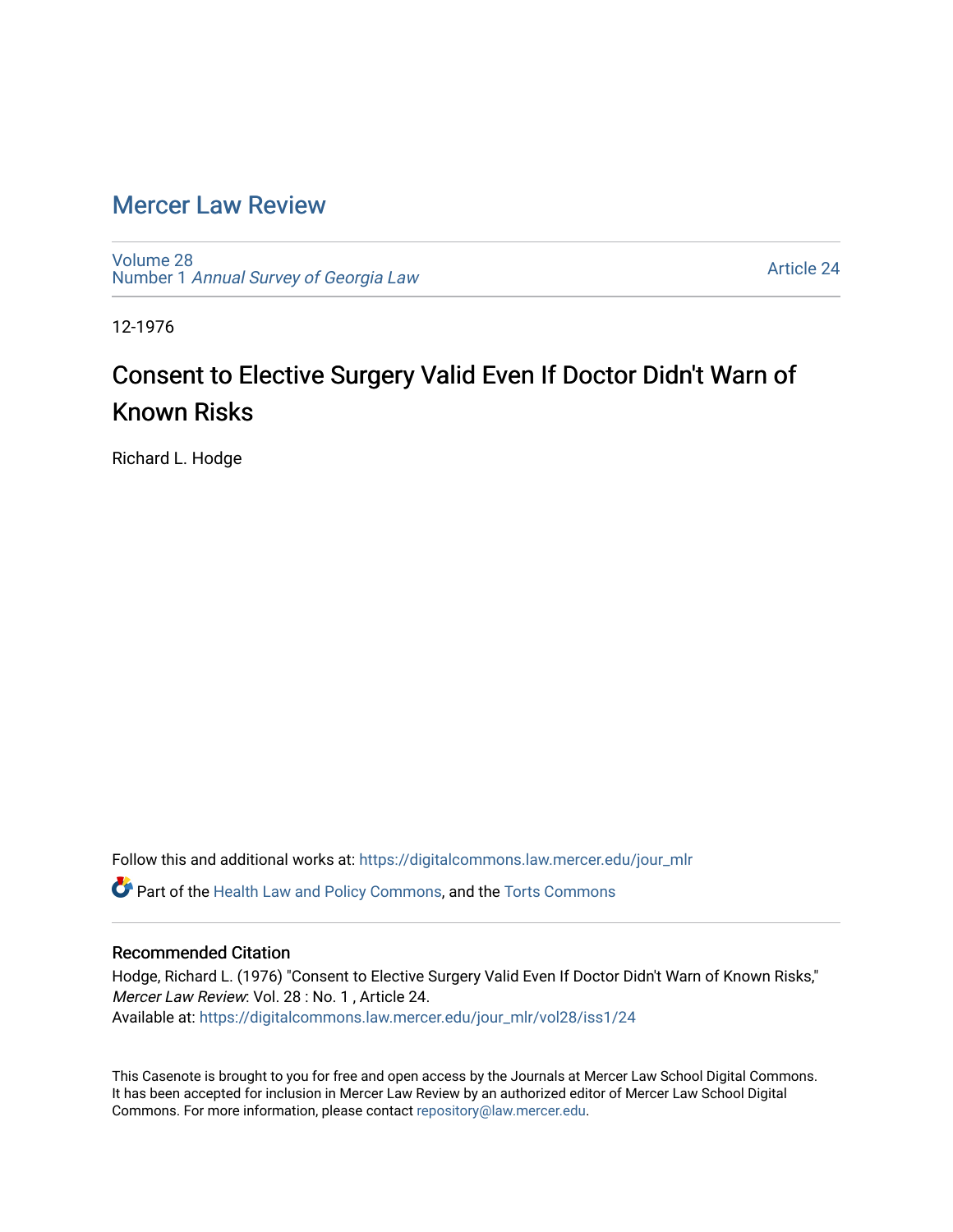## **Consent to Elective Surgery Valid Even If Doctor Didn't Warn of Known Risks**

In *Young v. Yarn,'* the Georgia Court of Appeals interpreted the Georgia Medical Consent Law' as not requiring a physician to warn a patient of the known risks of elective surgery for the patient's consent to be valid. The court thus decided that the doctrine of informed consent does not exist in Georgia as between patient and physician.3

The plaintiff, Mrs. Maxine Young, engaged the defendant, Dr. Charles P. Yarn, a specialist in plastic and reconstructive surgery, to perform a meloplasty (facelift).4 While the defendant did render a general explanation of the procedures involved, he did not advise her of the possibility of hypertrophic scarring;<sup>5</sup> instead, he encouraged her to undergo the surgical process which resulted in the permanent disfigurement of her face. $\mathfrak{g}$  Dr. Yarn later testified that he was aware of the risks of hypertrophic scarring associated with this type surgical procedure,7 but the chance of such scarring occurring in this procedure was assessed by him to be about one-half of one percent.<sup>8</sup> Other expert testimony, however, indicated that hypertrophic scarring could be expected to occur to some degree in approximately ten percent of those cases wherein a meloplasty is performed.<sup>9</sup>

In her complaint before the Fulton County Superior Court, the plaintiff alleged that the physician had breached his duty to her by failing to advise her of the risks associated with this type of procedure. His breach, she said, induced her to undergo elective surgery to which she would not have consented had full disclosure of the known risks been made." At the close of plaintiff's evidence, the trial judge granted defendant's motion for a directed verdict," and this appeal followed.

Informed consent between patient and physician is based on the princi-

<sup>1. 136</sup> Ga. App. 737, 222 S.E.2d 113 (1975).

<sup>2.</sup> Ga. Laws, 1971, p. 438 at 441, **GA. CODE ANN.** §88-2906 **(1971).**

<sup>3. 136</sup> Ga. App. at 738-39, 222 S.E.2d 114.

<sup>4.</sup> Brief for Appellant at 2.

**<sup>5.</sup> STEDMAN'S MEDICAL DICTIONARY,** Second Unabridged Lawyers **Ed.** 770 (1966) defines hypertrophy as follows: "Overgrowth; general increase in bulk of a part **or** organ, not **due to** tumor formation. **By** some restricted to denote greater bulk through increase in size, but not **in** number, of the individual tissue elements; **by** others used to denote an increase in size in order to meet a demand for increased functional activity." (Evidently, the surgical procedure left Mrs. Young with large unsightly scars on her face at the point of the incisions.)

**<sup>6.</sup>** Brief for Appellant at 1-2.

**<sup>7.</sup>** *Id.* at 2.

*<sup>8.</sup> Id.*

<sup>9.</sup> *Id.* at 4.

**<sup>10.</sup>** 136 Ga. App. at 737, 222 S.E.2d at 114.

<sup>11.</sup> *Id.,* 222 S.E.2d at 114.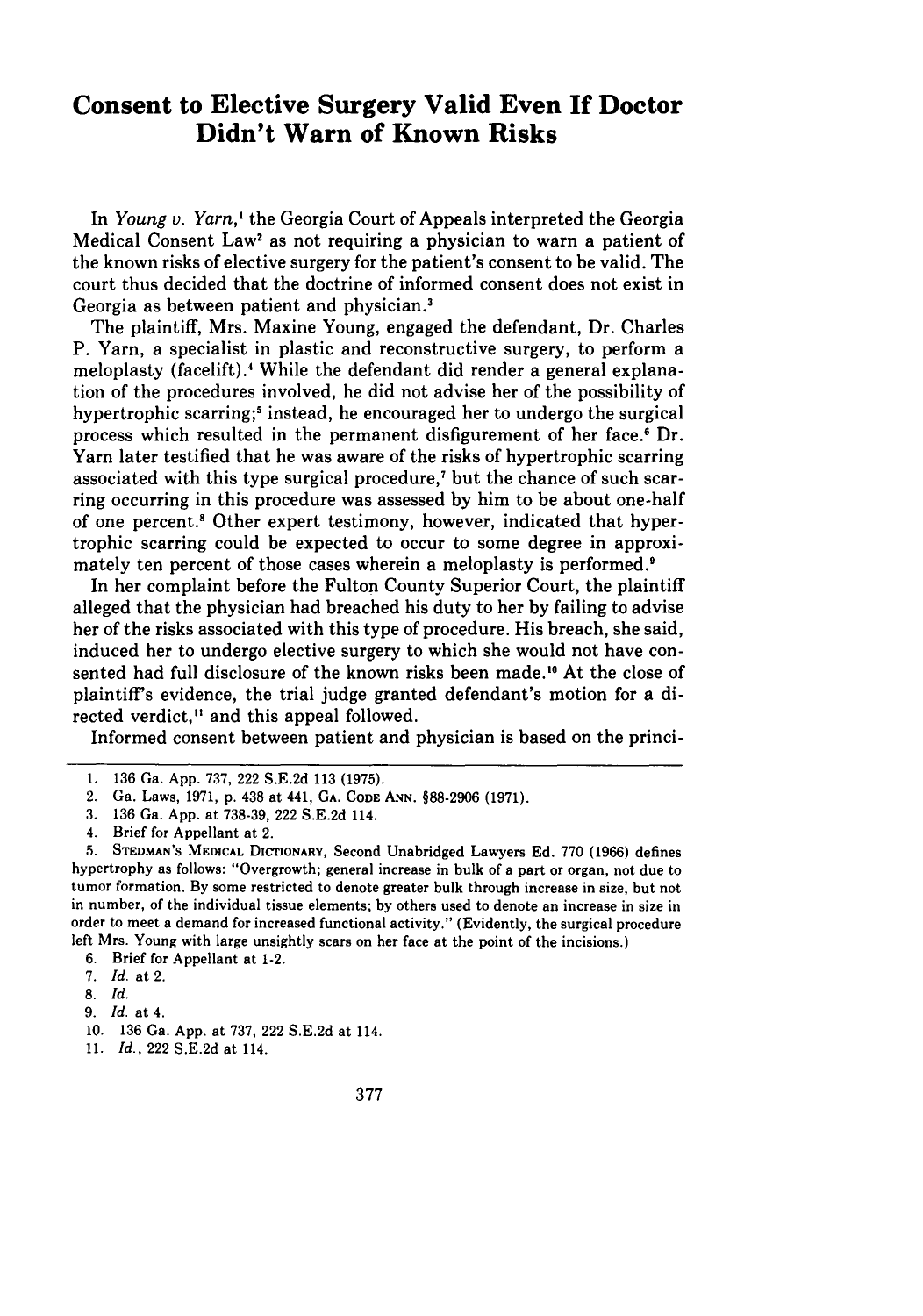pie that "a consent to a treatment or diagnostic test obtained without disclosure of the hazards or dangers involved is no consent.' ' 12 In order for the patient to give an intelligent and informed consent to an elective surgical procedure, he must be made aware of, among other things, the risks so that he may more fully comprehend the meaning of his consent." As Justice Cardozo stated, "[E]very human being of adult years and sound mind has a right to determine what shall be done with his own body."'"

Although long recognized in other states,<sup>15</sup> the doctrine of informed consent had received little attention in the Georgia courts before *Young.* The first Georgia case to deal with the doctrine, *Mull v. Emory University, Inc.*,<sup>16</sup> left unanswered the question of the applicability of this doctrine in Georgia. *Mull* merely held that where the doctrine was applicable, it applied only to those situations in which a correct and proper procedure of diagnosis or treatment was involved.<sup>17</sup>

In *Pierce v. Dowman*,<sup>18</sup> the court of appeals placed a second condition upon the applicability of the informed-consent doctrine, but still refrained from deciding whether it was the law in Georgia. In its one-page opinion in *Pierce,* the court held that if informed consent existed in Georgia, the plaintiff would be required to show by expert testimony that the hazard complained of was a known risk of the treatment.'9 The requirement estab-

**13. D. LOUiSELL** & H. **WILLIAMS, TRIAL OF MEDICAL MALPRACTICE CASES** §22.01 (1960) states that: "In the absence of any emergency that necessitates immediate medical action, and where the patient is competent and in possession of his faculties, a physician who proposes to perform a medical or surgical procedure is under an obligation to explain the procedure to the patient and to disclose the dangers incident to it, so that he may make an intelligent and informed choice as to whether to consent. When the circumstances permit, the patient should be told **(1)** the diagnosis, (2) the general nature of the contemplated procedure, **(3)** the risks involved, (4) the prospects of success, **(5)** the prognosis if the procedure is not performed, and **(6)** alternative methods of treatment, if any."

14. Schloendorff v. Society of New York Hosp., 211 N.Y. **125, 126, 105 N.E. 92, 93** (1914).

**15.** *See* **Annot.** *Malpractice: Physician's Duty* to *Inform Patient of Nature and Hazards of Disease or Treatment,* **78** A.L.R. **2d 1028 (1961)** and cases cited therein. It should be noted, however, that even those states which apply the doctrine of informed consent do not impose a duty to inform of minor risks. For example, in Cobbs v. Grant, **8** Cal. **229, 502 P.2d 1 (1972),** the California court stated that there is no duty to disclose minor risks, risks of very low incident, or commonly known risks.

**16.** 114 Ga. **App.** at **63, 150 S.E.2d** at **276.**

**17.** The court stated: "Whether or not the 'informed consent' rule is applicable in this state, such rule, if applicable, applies only to the duty to warn of the hazards of a correct and proper procedure of diagnosis or treatment, and has no relation to the failure to inform of the hazards of an improper procedure." 114 Ga. **App.** at **66, 150 S.E.2d** at **292.** This statement was also quoted **by** the court in Irwin v. Arrendale, **117** Ga. **App. 1, 7, 159 S.E.2d 719, 725 (1967).** However, since *Irwin* involved injuries allegedly sustained when a prisoner at the prison hospital received x-rays to which he did not consent, it may be distinguished from the purely elective situation which existed in *Young.*

**18. 135** Ga. **App. 783, 219 S.E.2d 8 (1975).**

**19.** The court stated: "The informed consent rule, if applicable in this state, requires that

<sup>12.</sup> Mull v. Emory University, Inc., 114 Ga. App. 63, 65-66, 150 S.E.2d 276, 292 (1966).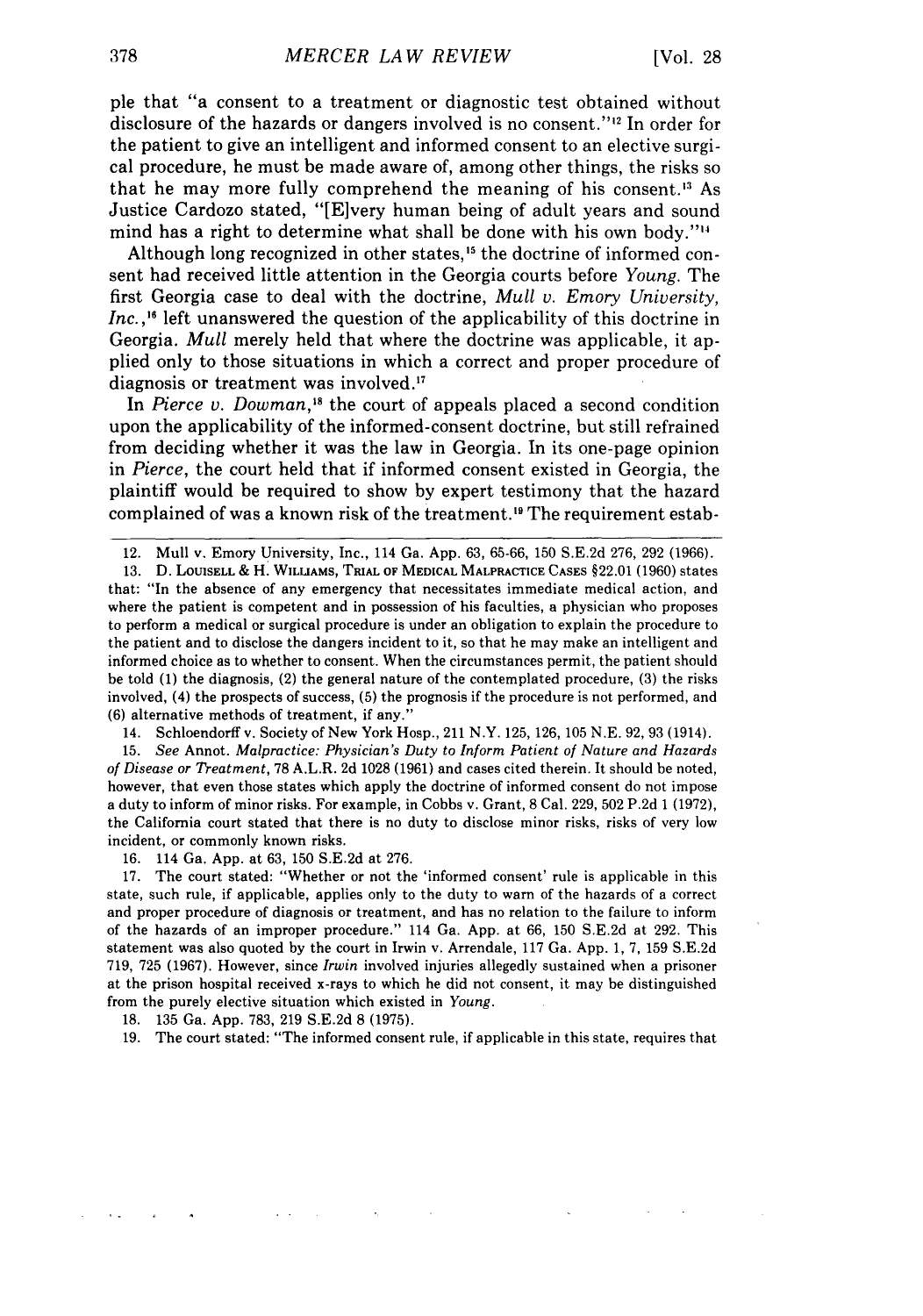lished in Pierce was clearly met, however, in *Young* where expert testimony established that hypertrophic scarring was a known hazard of meloplasty.<sup>20</sup>

These decisions appear to be the only cases prior to *Young* which discuss the doctrine of informed consent in Georgia. A case after *Young* dealing with informed consent is *Kenney v. Piedmont Hospital*,<sup>21</sup> which was handed down by the same division of the court that decided *Young.* In *Kenney,* however, the physician disclosed to his patient the risks, including a numerical statistic of the chances of death occurring.<sup>22</sup> Therefore, the *Kenney* case, which merely cites *Young* for the proposition that there is no duty of the physician to disclose the risks involved,<sup>23</sup> was not a proper case in which to allege the doctrine of informed consent.

In *Young,* the court put to rest the question whether informed consent exists in Georgia. <sup>2</sup> 1 In reaching this decision, the court construed the Georgia Medical Consent Law25 to be dispositive of the informed-consent question.26 The court first noted that Georgia's medical-consent statute was not controlling, since the consent form in *Young* did not disclose the general terms of treatment as required by the statute.<sup>27</sup> Nevertheless, the court held that the statute was an indication of legislative intent concerning the duty of a physician to disclose known risks in order to validate the consent obtained from the patient.<sup>28</sup> The wording of the statute, "discloses in general terms the treatment or course of treatment,"<sup>29</sup> was held not to require disclosure to the patient of the known risks of elective surgery.<sup>30</sup> In reaching that conclusion, the court adopted the definition of "treatment" in BLACK'S LAW DICTIONARY:<sup>31</sup> "A broad term covering all steps taken to effect a cure of an injury or disease; the word including examination and diagnosis as well as application of remedies."32 The court concluded that disclosure of

- 22. *Id.* at 660, 222 S.E.2d 162 at 164.
- 23. *Id.* at 667, 222 S.E.2d at 168.
- 24. 136 Ga. App. at 738-39, 222 S.E.2d at 114.

25. This statute, codified at **GA. CODE ANN.** §88-2906 (1971), states in pertinent part: "A consent to medical and surgical treatment which discloses in general terms the treatment or course of treatment in connection with which it is given and which is duly evidenced in writing and signed by the patient or other person or persons authorized to consent pursurant to the terms hereof, shall be conclusively presumed to be a valid consent in the absence of fraudulent misrepresentations of material facts in obtaining the same."

- 26. 136 Ga. App. at 738, 222 S.E.2d at 114.
- 27. **GA. CODE** ANN. §88-2906 (1971).
- 28. 136 Ga. App. at 738, 222 S.E.2d at 114.
- 29. **GA. CODE** ANN. §88-2906 (1971).
- 30. 136 Ga. App. at 738, 222 S.E.2d at 114.
- 31. BLACK's LAW DICTIONARY 1673 (4th ed. 1957).
- 32. *Id., citing* Hester v. Ford, 221 Ala. 592, 130 So. 203 (1930).

the plaintiff establish by expert testimony that the hazard is a known complication of the procedure involved." *Id.,* 219 S.E.2d at 9.

<sup>20.</sup> Brief for Appellant at 2 and 4.

<sup>21. 136</sup> Ga. App. 660, 667, 222 S.E.2d 162 168 (1975). *See also* McMullen v. Vaughn, 138 Ga. App. 718, 721, S.E.2d **,** *S.E.2d* (1976) which reiterates that the doctrine of informed consent is not a viable principle of law in Georgia.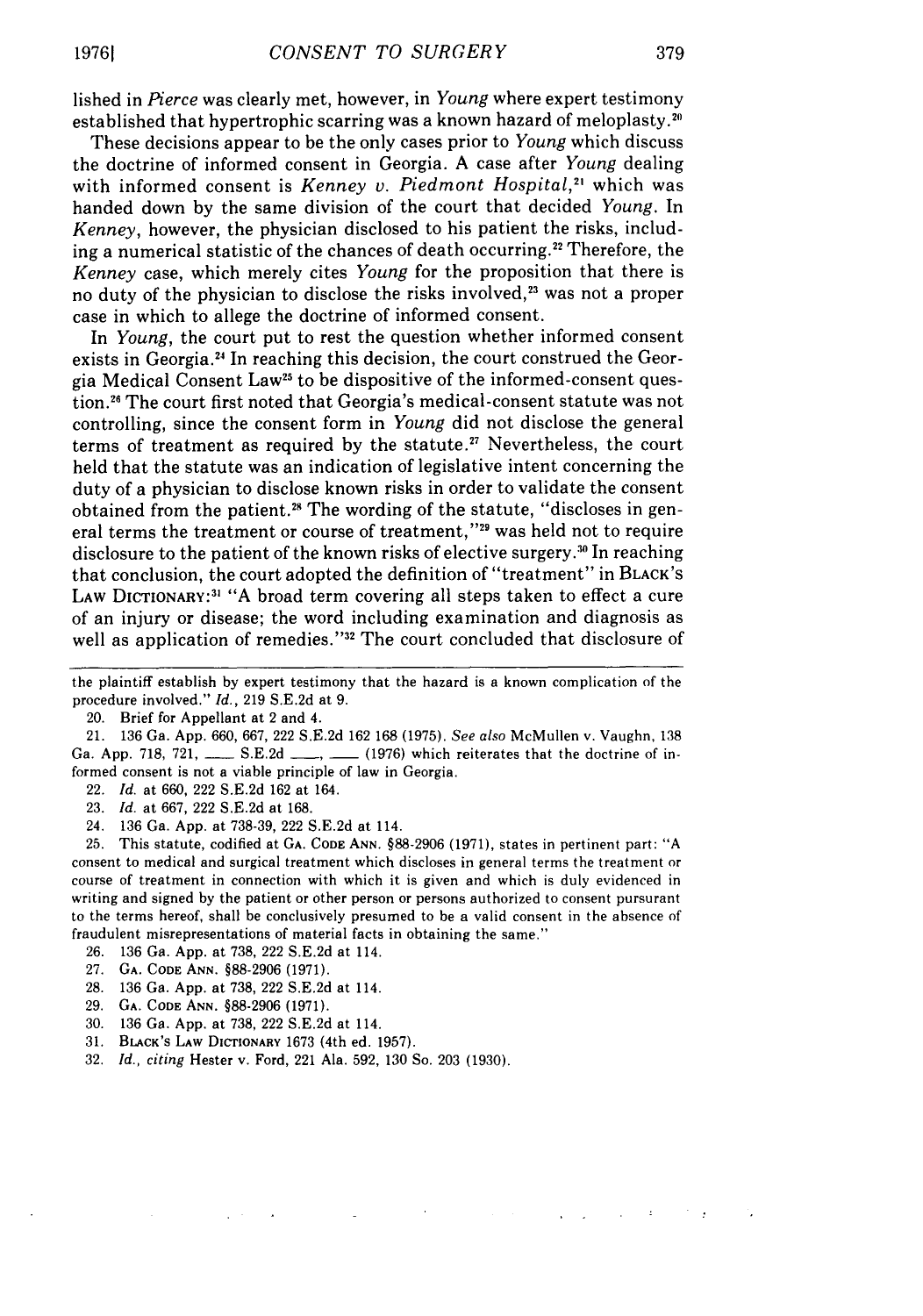the general terms of treatment did not include disclosure of the known risks of treatment."3 Consequently, since the appellant could not sustain her action alleging that the physician had breached his duty to inform her of known risks, her consent was not rendered invalid.<sup>34</sup>

Additionally, the court upheld a directed verdict for the defendant on the allegation that the surgical procedure had been negligently performed.<sup>35</sup> In so doing, the court relied upon the principle established in *Pilgram v. Landham*<sup>36</sup> to the effect that the presumption of care, skill and diligence of surgeons may be overcome only by expert testimony.<sup>37</sup> Finally, rejecting the plaintiff's contention that the defendant breached an implied warranty to her,<sup>38</sup> the court cited *Bryan v. Grace*<sup>39</sup> for the principle that a physician or surgeon "is not an insurer or warrantor that the exercise of his professional judgement will effect a cure of the patient."<sup>40</sup>

The method employed by the Court of Appeals of Georgia to find that the informed-consent doctrine does not exist in this state is, to say the least, perplexing. The court's reliance on BLACK'S LAW DICTIONARY for the definition of "treatment" used in deciding *Young* is equally unfathomable." If BLACK'S is to be used as authoritative source material for our appellate courts in Georgia, it would seem that the definitions of "disclose" and "consent" would be equally binding upon the courts in their interpretation of Georgia's medical-consent law.<sup>42</sup> "Disclose" is defined as meaning "to bring into view by uncovering, to lay bare, to reveal to knowledge, to free from secrecy or ignorance, or to make known."<sup>43</sup> Obviously, this raises the question whether disclosure has occurred when the physician has failed to reveal to the patient the known risks that would enable a patient to carefully consider all pertinent facts and then give a truly voluntary and informed consent. "Consent" is defined as meaning "a concurrence of wills; voluntarily yielding the will to the proposition of another; acquiescense or compliance therewith; agreement; the act of coming into harmony or accord."" This definition gives rise to the question how one may volun-

- 38. 136 Ga. App. at 739-40, 222 S.E.2d at 115.
- 39. 63 Ga. App. 373, 11 S.E.2d 241 (1940).
- 40. *Id.* at 379, 11 S.E.2d at 244.
- 41. 136 Ga. App. at 738, 222 S.E.2d at 114.
- 42. **GA. CODE ANN.** §88-2906 (1971).

43. BLACK's LAW DICTIONARY 551 (4th ed., 1957), *citing* State v. Krokston, 187 Mo. App. 67, 172 S.W. 1156, 1157 **(1915).**

44. *Id.* at 378, *citing* Twin Ports Oil Co. v. Pure Oil Co., 26 F. Supp. 366, 371 (D.C. Minn. 1939).

<sup>33. 136</sup> Ga. App. at 738, 222 S.E.2d at 114.

<sup>34.</sup> *Id.* at 739, 222 S.E.2d at 114.

<sup>35.</sup> *Id.,* 222 S.E.2d at 115.

<sup>36. 63</sup> Ga. App. 451, 11 S.E.2d 420 (1940).

<sup>37.</sup> *Id.* at 454, 11 S.E.2d at 423. In *Young* it was shown by expert testimony that cutting away too much skin or underlying tissue could cause the complained of hypertrophic scarring. However, there was no expert testimony in Mrs. Young's case that Dr. Yarn negligently cut away too much skin or tissue. 136 Ga. App. at 739, 222 S.E.2d at 115.